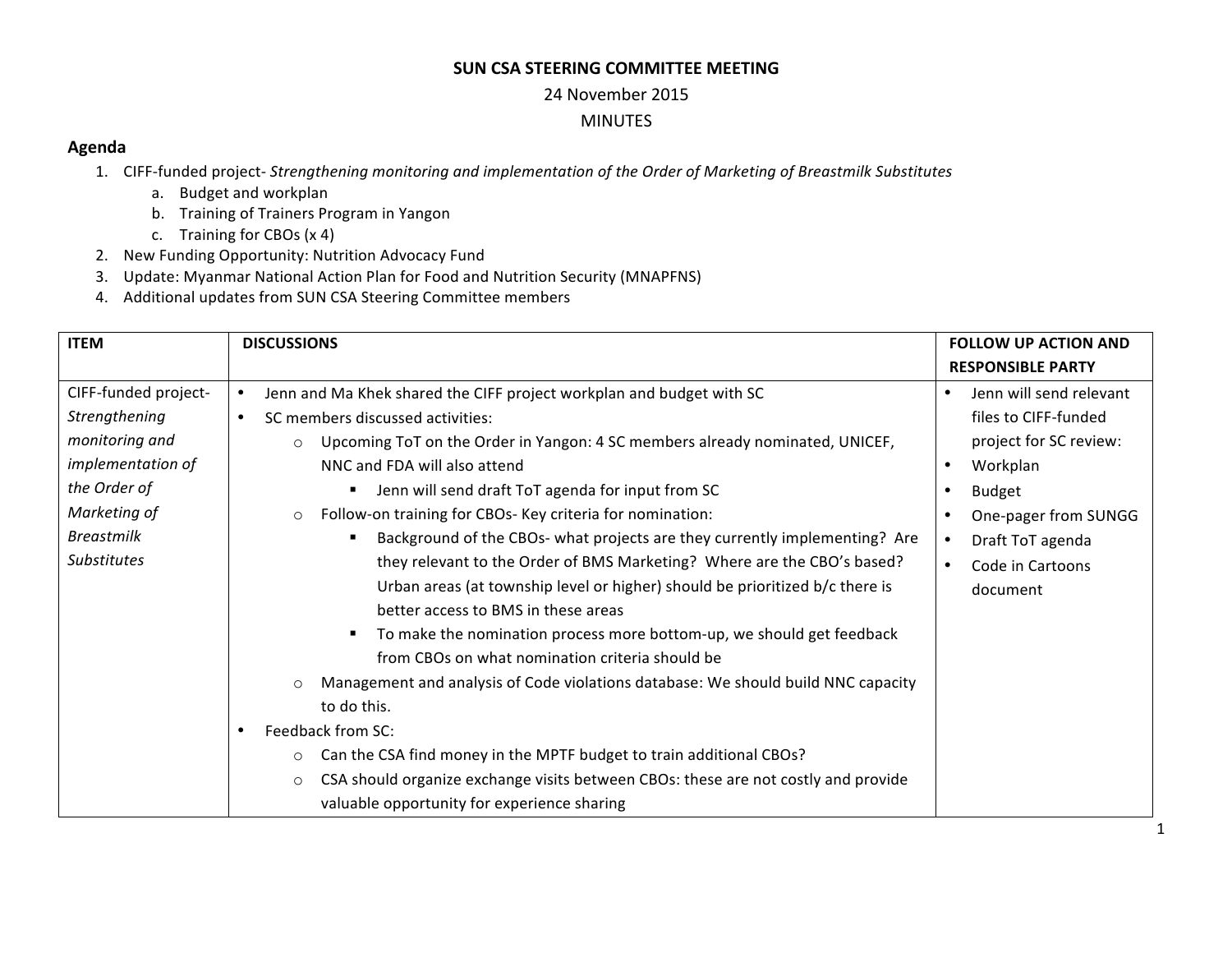| <b>ITEM</b>                                                      | <b>DISCUSSIONS</b>                                                                                                                                                                                                                                                                                                                                                                                                                                                                                                                                                                                                                                                                                                                                                                                                                                                                                                                                                                                                                                                                                                                                                                                                                                                                                                                                                                                                                                                                                           | <b>FOLLOW UP ACTION AND</b>                                                            |
|------------------------------------------------------------------|--------------------------------------------------------------------------------------------------------------------------------------------------------------------------------------------------------------------------------------------------------------------------------------------------------------------------------------------------------------------------------------------------------------------------------------------------------------------------------------------------------------------------------------------------------------------------------------------------------------------------------------------------------------------------------------------------------------------------------------------------------------------------------------------------------------------------------------------------------------------------------------------------------------------------------------------------------------------------------------------------------------------------------------------------------------------------------------------------------------------------------------------------------------------------------------------------------------------------------------------------------------------------------------------------------------------------------------------------------------------------------------------------------------------------------------------------------------------------------------------------------------|----------------------------------------------------------------------------------------|
|                                                                  |                                                                                                                                                                                                                                                                                                                                                                                                                                                                                                                                                                                                                                                                                                                                                                                                                                                                                                                                                                                                                                                                                                                                                                                                                                                                                                                                                                                                                                                                                                              | <b>RESPONSIBLE PARTY</b>                                                               |
| New Funding<br>Opportunity:<br><b>Nutrition Advocacy</b><br>Fund | Discussion on the funding opportunity from NAF, which will provide "grant support to<br>$\bullet$<br>develop and implement an advocacy plan that will secure clear and firm financial and/or<br>policy commitments from governments of high burden countries to improve nutrition<br>programs."<br>Proposed project must include:<br>$\circ$<br>Specific goals and objectives regarding the August 2016 N4G Summit<br>Systems to ensure tracking of commitments<br>Communications, outreach, and/ore research activities designed to<br>achieve goals and objectives<br>Activities to monitor, track or measure plan's goals, financial commitments<br>Opportunities for coordination<br>Feedback from the SC:<br>$\bullet$<br>The timing of this project for Myanmar is difficult- new government will take office<br>soon. We don't know what their priorities will be or who will attend the N4G<br>summit.<br>Therefore, the CSA should focus on lower level government, with civil servants<br>who won't change in March<br>Training for CBOs on how to do advocacy (not only on nutrition)<br>$\circ$<br>CBOs link with local government in the sectors they are working in (agriculture,<br>$\circ$<br>rural development, health, etc.)<br>Training for members of the media (including editors) on nutrition<br>$\circ$<br>Rotating host organization for SUN CSA: According to the CSA TOR, the host<br>$\circ$<br>organization should change after 2 years. SUN CSA is now looking for funding for | Jenn and Ma Khek will draft<br>the proposal and budget<br>and share to SC for feedback |
|                                                                  | 2016 and beyond. If funding is secured, a new SC should be elected and a new<br>host org identified.                                                                                                                                                                                                                                                                                                                                                                                                                                                                                                                                                                                                                                                                                                                                                                                                                                                                                                                                                                                                                                                                                                                                                                                                                                                                                                                                                                                                         |                                                                                        |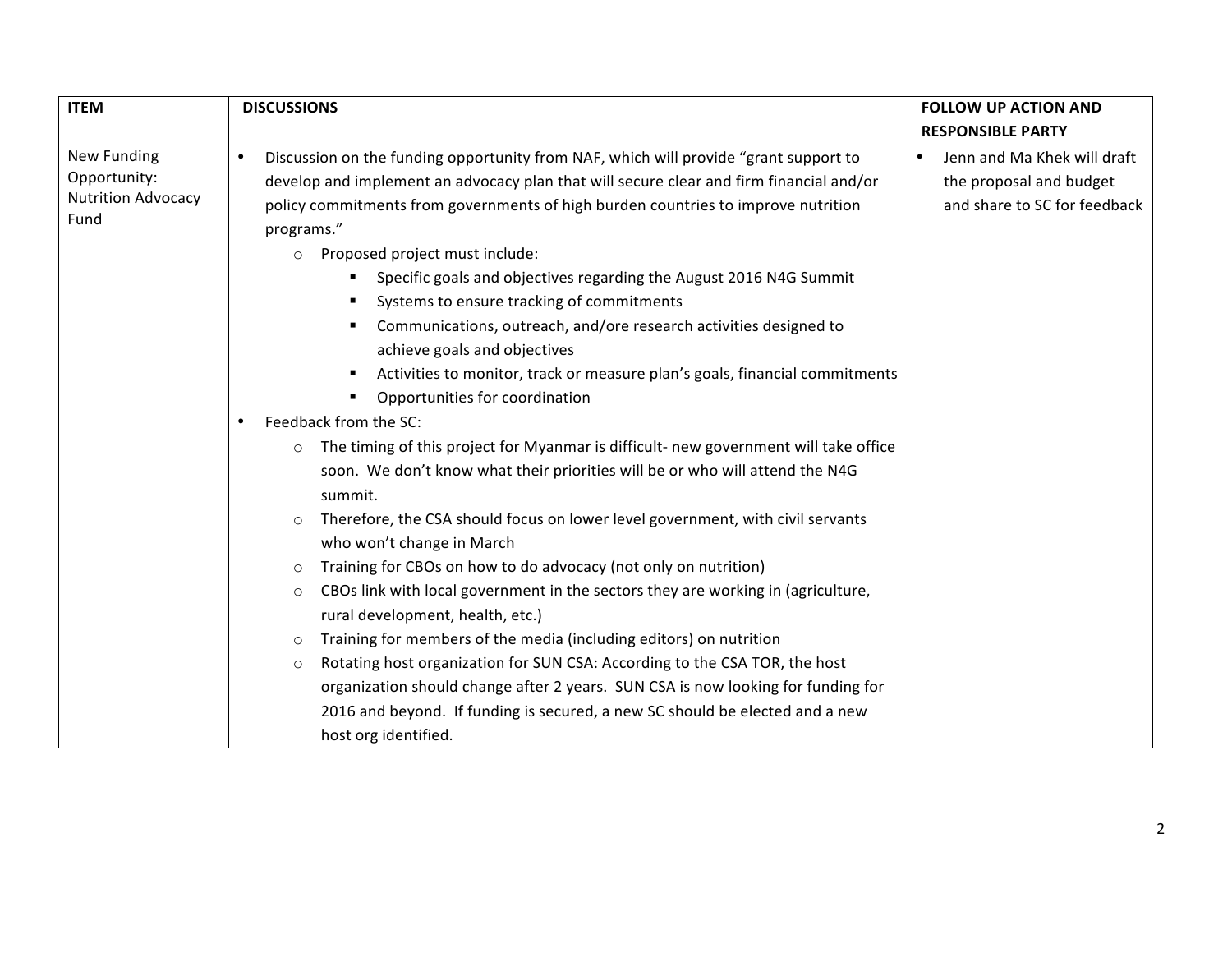| <b>ITEM</b>                                                                                              | <b>DISCUSSIONS</b>                                                                                                                                                                                                                                                                                                                                                                                                                                                                                                                                                                                                                                                                                                                                                                                                                            | <b>FOLLOW UP ACTION AND</b>                                               |
|----------------------------------------------------------------------------------------------------------|-----------------------------------------------------------------------------------------------------------------------------------------------------------------------------------------------------------------------------------------------------------------------------------------------------------------------------------------------------------------------------------------------------------------------------------------------------------------------------------------------------------------------------------------------------------------------------------------------------------------------------------------------------------------------------------------------------------------------------------------------------------------------------------------------------------------------------------------------|---------------------------------------------------------------------------|
|                                                                                                          |                                                                                                                                                                                                                                                                                                                                                                                                                                                                                                                                                                                                                                                                                                                                                                                                                                               | <b>RESPONSIBLE PARTY</b>                                                  |
| Update: Myanmar<br><b>National Action Plan</b><br>for Food and<br><b>Nutrition Security</b><br>(MNAPFNS) | <b>Background on MNPAFNS:</b><br>$\bullet$<br>10-year plan with timeframe for national coverage<br>$\circ$<br>Overarching framework to guide sectoral operational plans and budgets<br>O<br>Common results framework<br>Costed<br>$\circ$<br>Secretariat composed of Ministries of: Planning, Agriculture, Rural Development,<br>$\circ$<br>Livestock and Fisheries, Health + Education, Social Welfare and Finance<br>Next steps:<br>$\bullet$<br>On November 20 <sup>th</sup> , there was a meeting to reach agreement on targets and<br>$\circ$<br>prioritize activities<br>Following this meeting there will be a consultative review with stakeholders<br>$\circ$<br>Plan is scheduled to begin implementation in January 2016, but may be delayed<br>O<br>How implementation will be affected by change in leadership is not clear<br>O | Jenn will share presentation<br>on MNAPFNS progress by<br><b>UN REACH</b> |

| <b>ITEM</b>                                                                | <b>DISCUSSIONS</b>                                                                                                                                                                                                                                                                                                                                                                                                                                                                                                                                                                                                                                           | <b>FOLLOW UP ACTION AND</b><br><b>RESPONSIBLE PARTY</b>  |
|----------------------------------------------------------------------------|--------------------------------------------------------------------------------------------------------------------------------------------------------------------------------------------------------------------------------------------------------------------------------------------------------------------------------------------------------------------------------------------------------------------------------------------------------------------------------------------------------------------------------------------------------------------------------------------------------------------------------------------------------------|----------------------------------------------------------|
| Additional updates<br>from SUN CSA<br><b>Steering Committee</b><br>members | Pact is starting implementation of a small-scale aquaculture project starting in January<br>2016.<br>HKI recently conducted baseline survey in the Dry Zone, data is now being analyzed.<br>$\bullet$<br>World Vision recently participated in IYCF-E Training in Bangkok.<br>ACF completed its most recent SMART survey in Maungdaw and Buthidaung Townships.<br>The results show that the nutrition situation remains extremely poor, with 19% and 15.1%<br>GAM in Maungdaw and Buthidaung respectively.<br>FSWG now has 182 members, including 60 CBOs, and is currently conducting an advocacy<br>and policy study in Chin, Shan, Ayeyarwaddy and Magway | Next SC meeting tentatively<br>scheduled for mid-January |